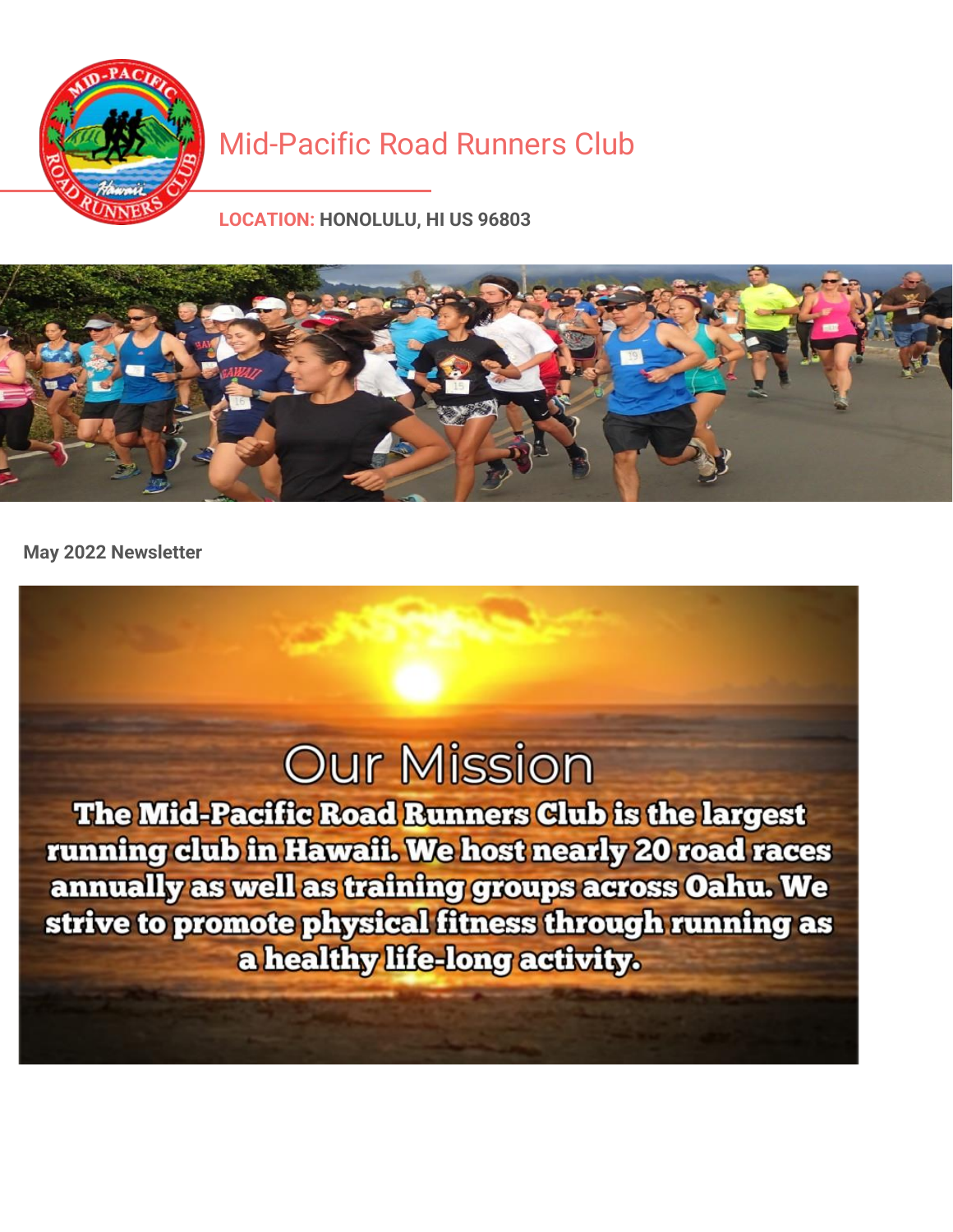

[Mother's Day Beauchamp 10K,](https://runsignup.com/Race/HI/Aiea/MothersDayBeauchamp10K) Sunday, May 8, 2022, 7:00 a.m.

[Hawaii Running Hall of Fame Banquet,](https://hirunning.org/) Friday, May 20, 2022, 6:00 p.m.

[MPRRC Annual Meeting & Banquet,](https://runsignup.com/Race/HI/Honolulu/MPRRCAnnualBanquet) Friday, May 27, 2022, 5:30 p.m.

[Hibiscus Half Marathon,](http://tropicaltriplecrown.com/hibiscus-half-marathon) Sunday, May 29, 2022, 5:30 a.m.

[Camp Smith Grueler 5K,](https://www.eventbrite.com/e/2022-camp-smith-grueler-5k-tickets-308418807957) Saturday, June 11, 2022, 6:30 a.m.

[Kailua "Shark Chase" Beach Run,](https://runsignup.com/Race/HI/Kailua/KailuaBeach44MileRun) Sunday, July 10, 2022, 7:00 a.m.

[Lanikai 8K,](https://runsignup.com/Race/HI/Kailua/Lanikai8KRun) Sunday, July 17, 2022, 7:00 a.m.

[Bioastin Marathon Readiness Series,](https://runsignup.com/Race/HI/Honolulu/BioastinMarathonReadinessSeries) August 14 through November 13, 2022.

# **The Outside Lane**

This month we are trying out a new format for the Newsletter. Hope you like it!

It's been a while coming but in-person racing is back! So far this year we have hosted six events with no complications. Mahalo to those who turned out for our races and graciously complied with the Covid-19 Safety restrictions in place for the first few months of the year!

Congratulations to the recent Hawaii Boston Marathon finishers! We have a championship event coming to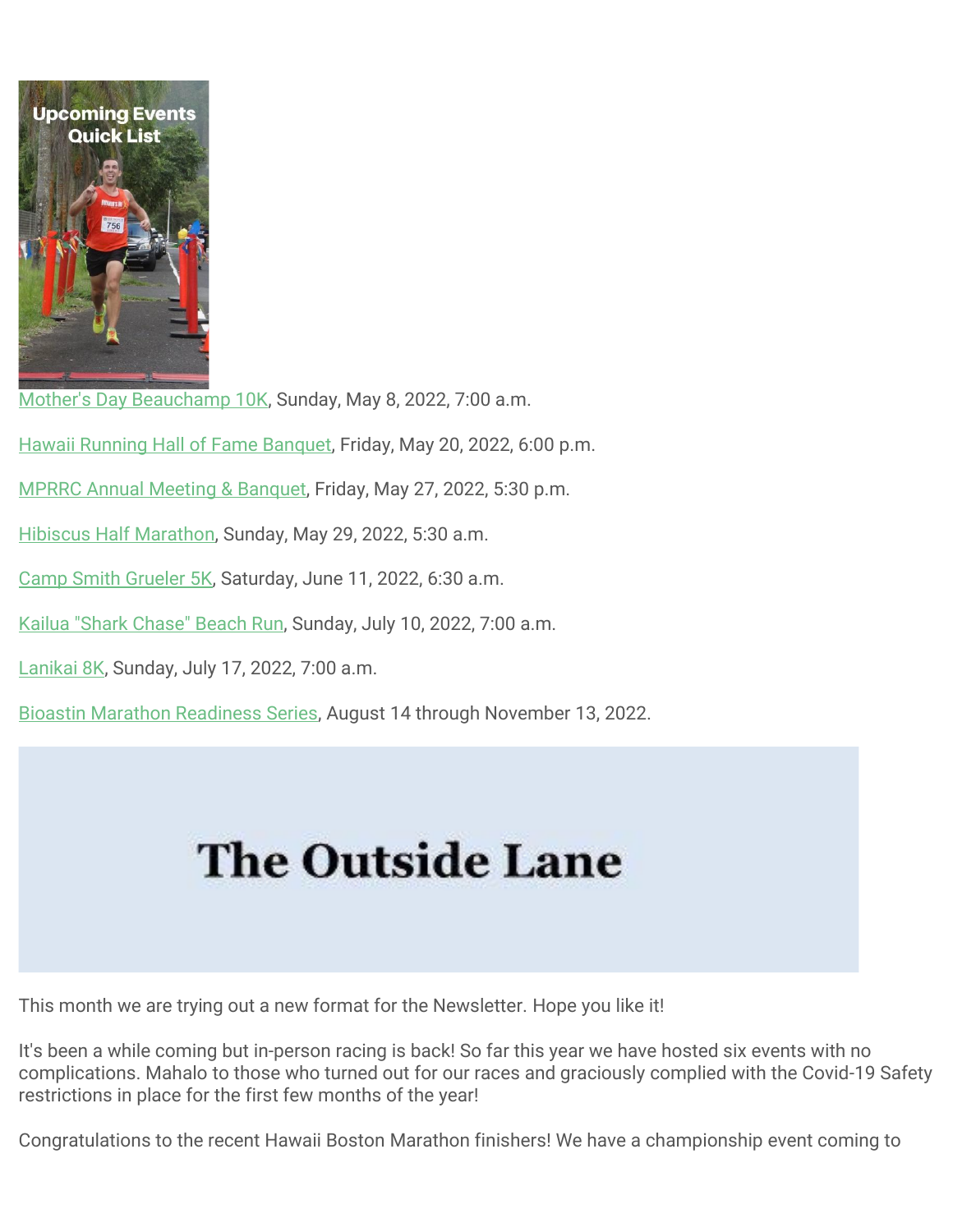Oahu soon. The Hibiscus Half Marathon was selected by the Road Runners Club of America as the RRCA 2022 National Half Marathon Championship. Details below.

The Hapalua Half Marathon was recently held with about 7000 finishers - Kudos! We got to see some of you who came to the pre-race packet pick-up and Expo and dropped by the MPRRC booth. It was so nice to mingle again! The race schedule refrigerator magnets we generally hand out at expos was so popular we ran out after the first day! Hope you got one! It is MPRRC's 60th anniversary this year and we offered a 50% off new memberships - after the 2-day expo we had 122 new members! Welcome to you all!

Ron Alford, President, MPRRC



-----------------------------------------------------------------------------------------------------------------------------------------------------------------------



Packet Pick-up, Saturday, May 7, 2022, 10:00 a.m. till 1:00 p.m., Runner's HI, 98-390 Kamehameha Hwy # A, Aiea.

This popular 10K is run on the Pearl Harbor Bike Path. Moms (and potential Moms) get a rose as they cross the finish line. There are awards for the top three female and male finishers, 5-year age group awards, mother/daughter & mother/son teams, a stroller division, a Keiki Fun Run, and a virtual version for those who can't make it on the day.

-----------------------------------------------------------------------------------------------------------------------------------------------------------------------

**[Hawaii Running Hall of Fame Banquet](https://hirunning.org/)**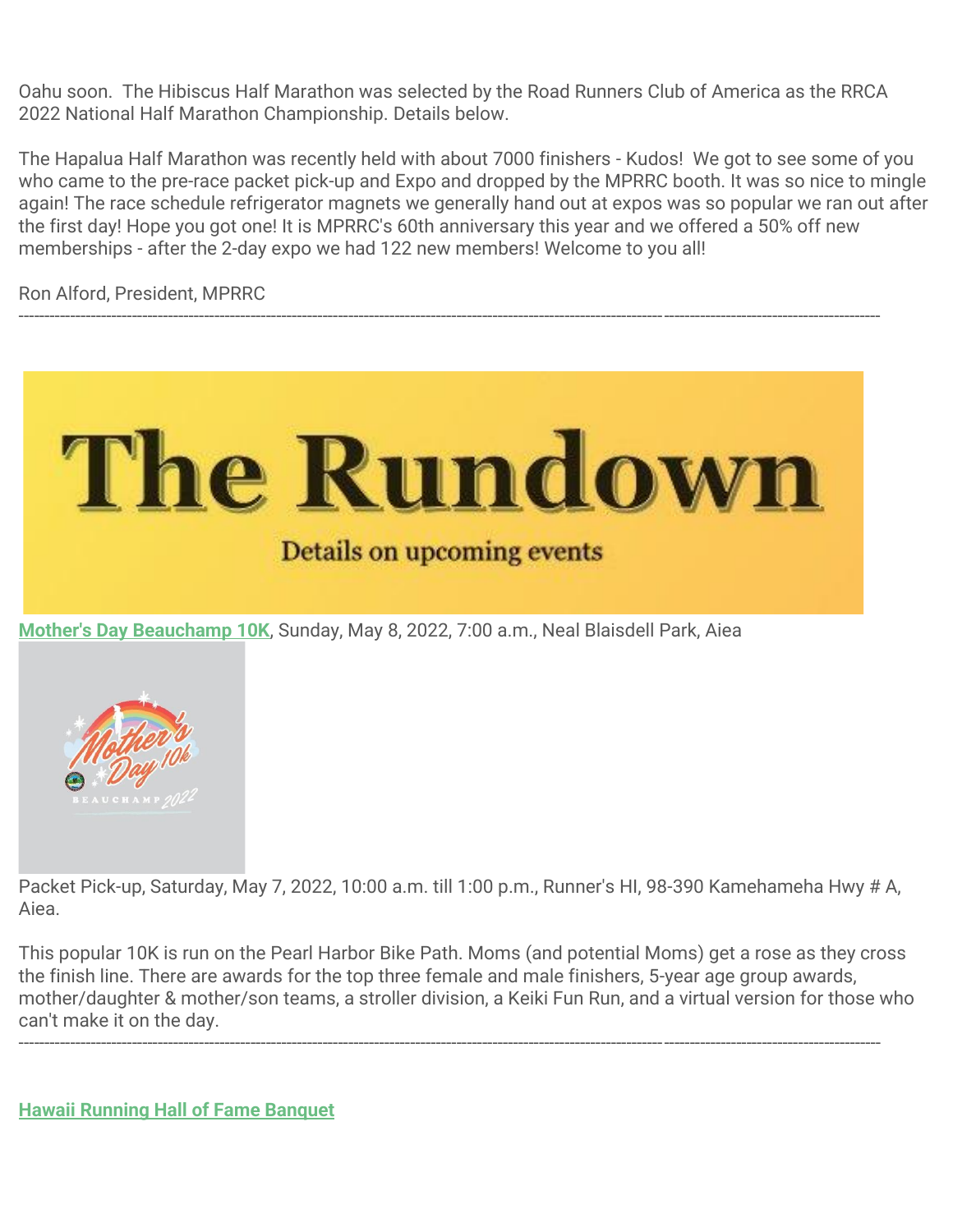

Friday, May 20, 2022, 6:00 p.m., Elks Club, 2933 Kalakaua Ave.

The recently established Hawaii Running Hall of Fame will induct it's first seven honorees at a banquet on May 20th. Individual and table reservations can be purchased here. The augural year inductees are Connie Comiso, Johnny Faerber, Jonathan Lyau, Duncan MacDonald, Jack Scaff, Norman Tamanaha, and Mike Tymn.

------------------------------------------------------------------------------------------------------------------------------------------------------------------------

#### **[MPRRC Annual Meeting and Banquet](https://runsignup.com/Race/HI/Honolulu/MPRRCAnnualBanquet)**,



Friday, May 27, 2022, 6:30 p.m., 3660 on the Rise, Kaimuki, HI

3660 On the Rise, a five-star restaurant at 3660 Waialae Avenue. The meeting & banquet will be catered and is free to members but you must register online. Non-member guests will cost \$75.00 each. The club member discount will be applied on the final page of registration which is open online until May 20, 2022.

#### Election of Board Members

During the meeting portion, an election of Board members will be held. A nominating committee has generated a list of nominees. If you or someone you know is interested in being a candidate for the Board of Directors, please contact Paula Carroll, [membership@mprrc.com,](https://runsignup.com/membership@mprrc.com) by May 20, 2022, to be included in the list of nominees. All club members are welcome to register and attend.

----------------------------------------------------------------------------------------------------------------------------------------------------------------------

**[Hibiscus Half Marathon](http://tropicaltriplecrown.com/hibiscus-half-marathon)**,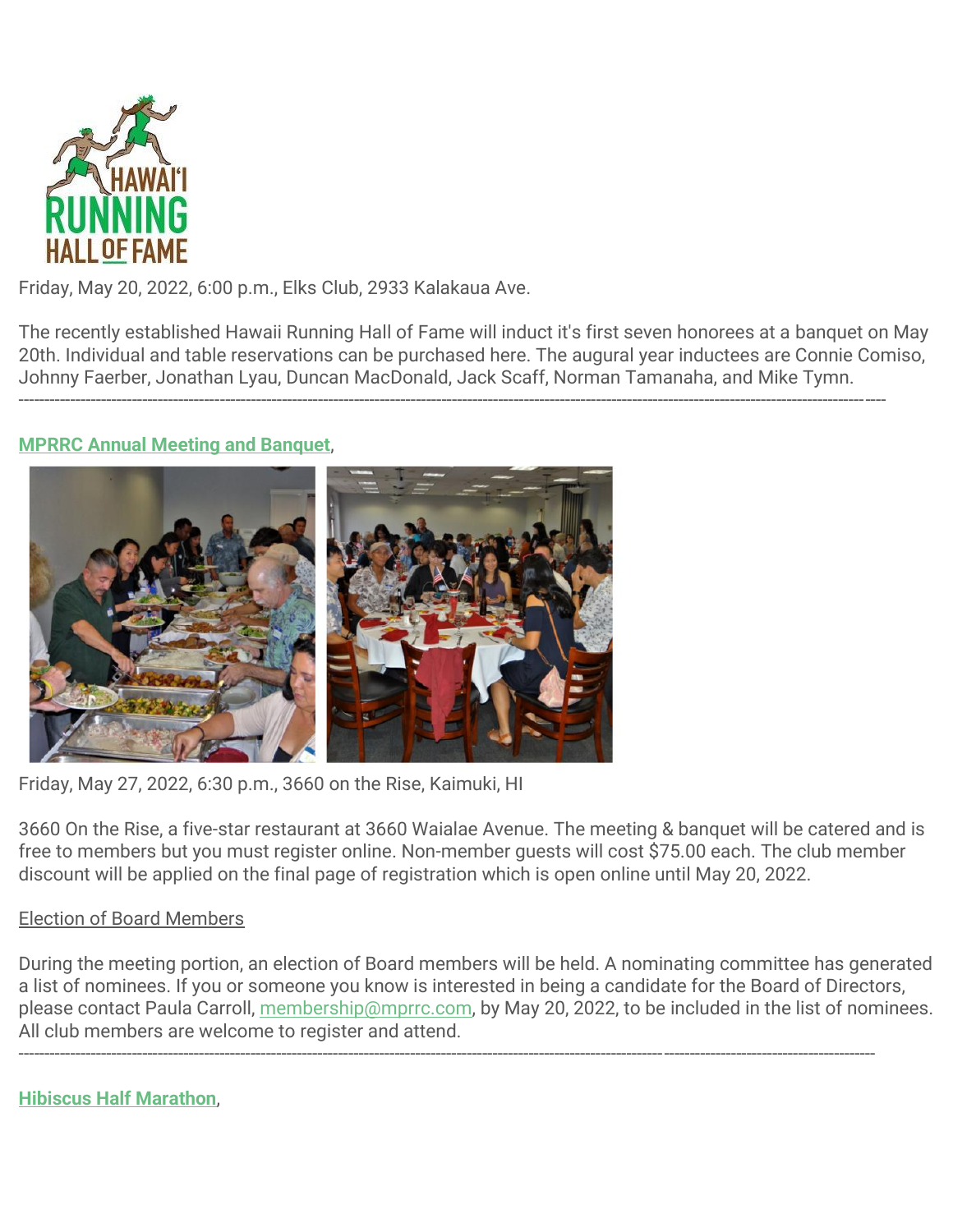

Sunday, May 29, 2022, 5:30 a.m., Kapiolani Park

The Hibiscus Half Marathon is the RRCA 2022 National Half Marathon Championship. There will be a 15K and 5-Miler as well. Don't miss the opportunity to be a part of the National Championship Event!

----------------------------------------------------------------------------------------------------------------------------------------------------------------------



**[Camp Smith Grueler 5K](https://www.eventbrite.com/e/2022-camp-smith-grueler-5k-tickets-308418807957)**,

Saturday, June 11, 2022, 6:30 a.m., Camp H. M. Smith, Bordelon Field, Halawa, HI

Trails and hills await you for this awesome, one-of-a-kind race running along the Aiea Loop Trail! This family friendly event is open to the public. Civilians without base access can gain easy race day access by registering in DBIDS prior to registering for the race.

#### Base Access through DBIDS

To gain base access for races, civilians just need to take about 5 mins to pre-enroll in the Defense Biometric Identification System (DBIDS) using the following link: <https://dbids-global.dmdc.mil/enroll#!/>

List Conor Hannum as the Sponsor and use (808) 254-7591 as the Sponsor phone number.

Then register for the race. When you are registering for the race on Eventbrite, you will need to write in your 6 digit DBIDS code, and you will be able get on base for race day! For this event you must register in DBIDS by Friday, May 27, 2022. If you have problems with DBIDS email Conor at Conor. Hannum@usmc-mccs.org.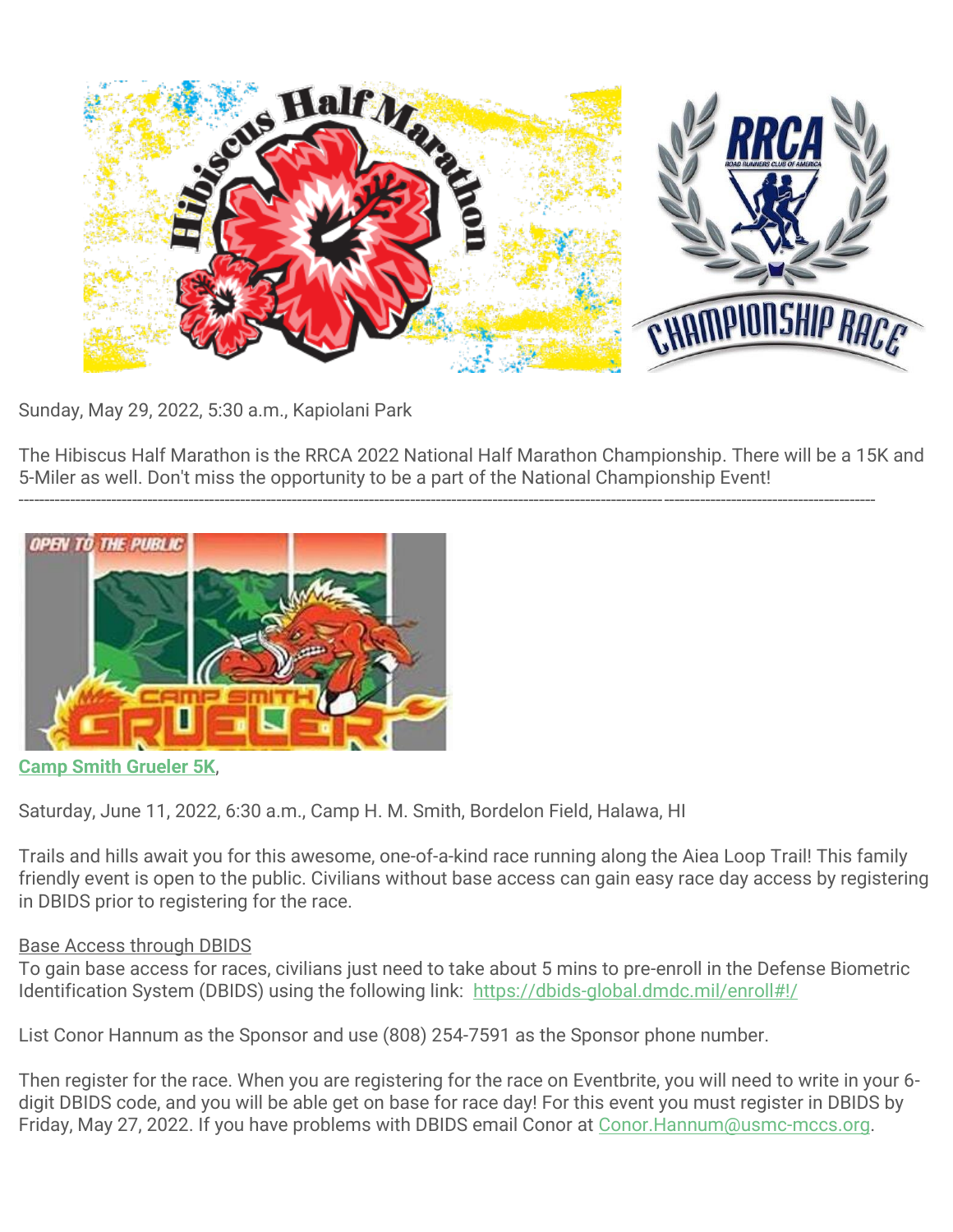#### **[Kailua "Shark Chase" Beach Run](https://runsignup.com/Race/HI/Kailua/KailuaBeach44MileRun)**,



Sunday, July 10, 2022, 7:00 a.m., Kailua Beach Park

Packet Pick-up, Saturday, July 9, 2022, 10:00 a.m. till 1:00 p.m., The Running Room, 819 Kapahulu Ave.

---------------------------------------------------------------------------------------------------------------------------------------------------------------------

----------------------------------------------------------------------------------------------------------------------------------------------------------------------

This unique event is run on the hard-packed sand of Kailua Beach The wave-washed, out & back course follows the shoreline to a turnaround point near the Kaneohe Marine Corps Base. Shoes are optional - you will probably run through some shallow water depending on the tide and your desire to make a splash. There will be a "shark" to chase - the shark gets a head start. Awards will be presented to the top overall male and female finishers as well as the top three in 5-year age groups and, of course, the speedy runner that catches the shark. Can YOU catch the shark?

**[Lanikai 8K](https://runsignup.com/Race/HI/Kailua/Lanikai8KRun)**, Sunday, July 17, 2022, 7:00 a.m.



Packet Pick-up, Saturday, July 16, 2022, 10:00 a.m. till 1:00 p.m., The Running Room, 819 Kapahulu Ave.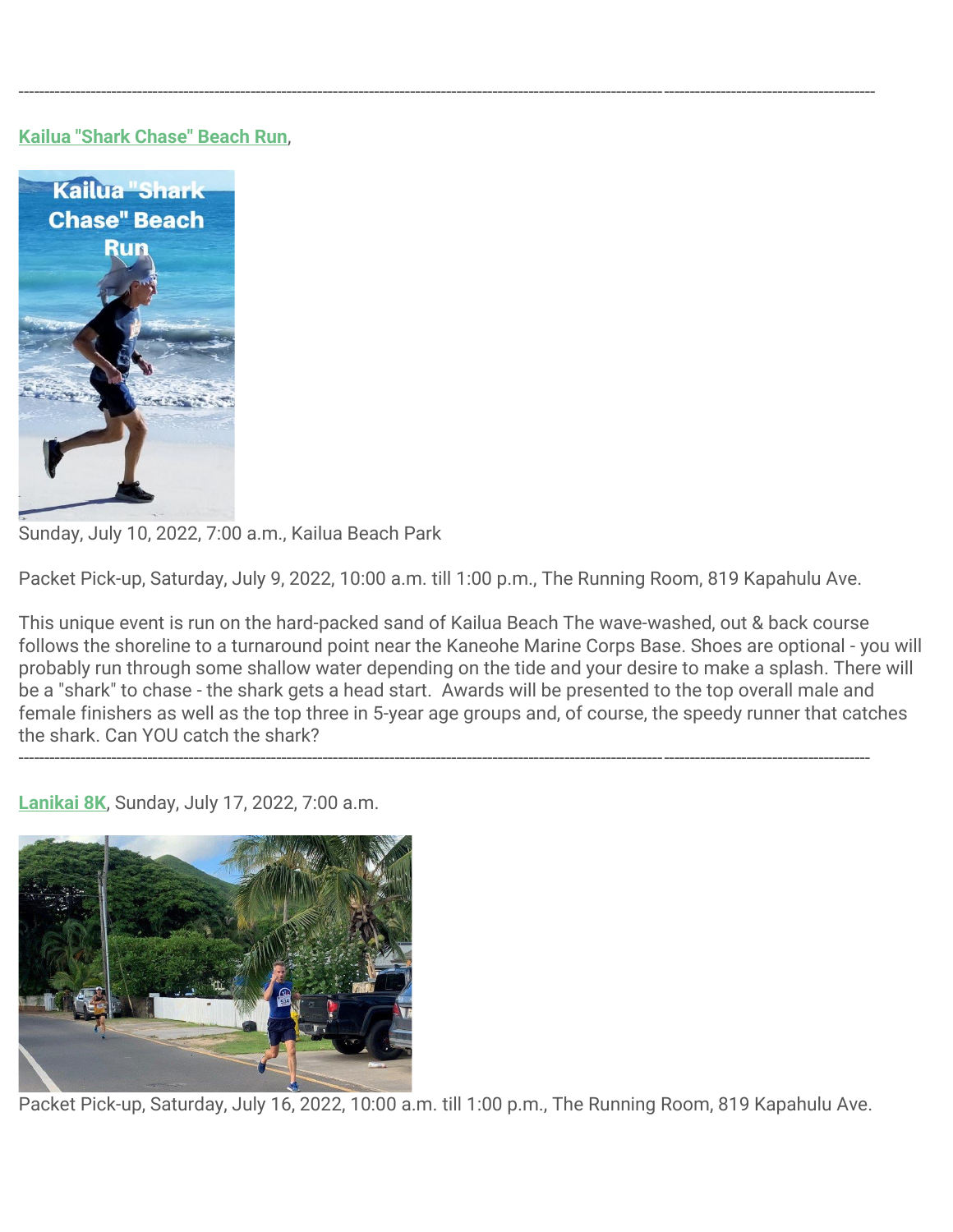A week after you try to catch the Shark, run beautiful Lanikai! Start at the Lanikai Monument on the hill entering Lanikai, then two counterclockwise loops of the Lanikai Bike Path with the finish near the Lanikai Boat Ramp. Watch for the Cherry Blossom Court to man the water aid station on the course! Awards will be presented at the race to the top three male and female finishers as well as the top three in 5-year age groups.

------------------------------------------------------------------------------------------------------------------------------------------------------------------------

#### **[The Bioastin Marathon Readiness Series](https://runsignup.com/Race/HI/Honolulu/BioastinMarathonReadinessSeries)**,



August 14 through November 13, 2022.

Planning to run the December marathon? This series of MPRRC races, managed by 808Race, will prepare you to run the Honolulu Marathon in December. All five of these races were selected as the 2022 RRCA Hawaii State Championship for the distance. Register here for the series (all 5 events). Members of MPRRC will automatically receive a discounted price for the series (the discount does not apply for individual races). The member discount will be shown on the final registration (payment) page.

**Norman Tamanaha 15K**, August 14, 2022,

**Runner's HI 20K**, September 4, 2022,

**Hybrid Design 25K**, October 2, 2022,

**Boca Hawaii 30K**, October 23, 2022, and the

**Running Room - Val Nolasco Half Marathon**, November 13, 2022.

## **Oahu Running/Training Groups**

-----------------------------------------------------------------------------------------------------------------------------------------------------------------------

MPRRC and the [Hawaii Running Project](https://hawaiirunningproject.wordpress.com/) (HRP) offer group training opportunities for all levels of runners and walkers. Come join the fun and get fit! Full details on HRP sessions [here.](https://hawaiirunningproject.wordpress.com/)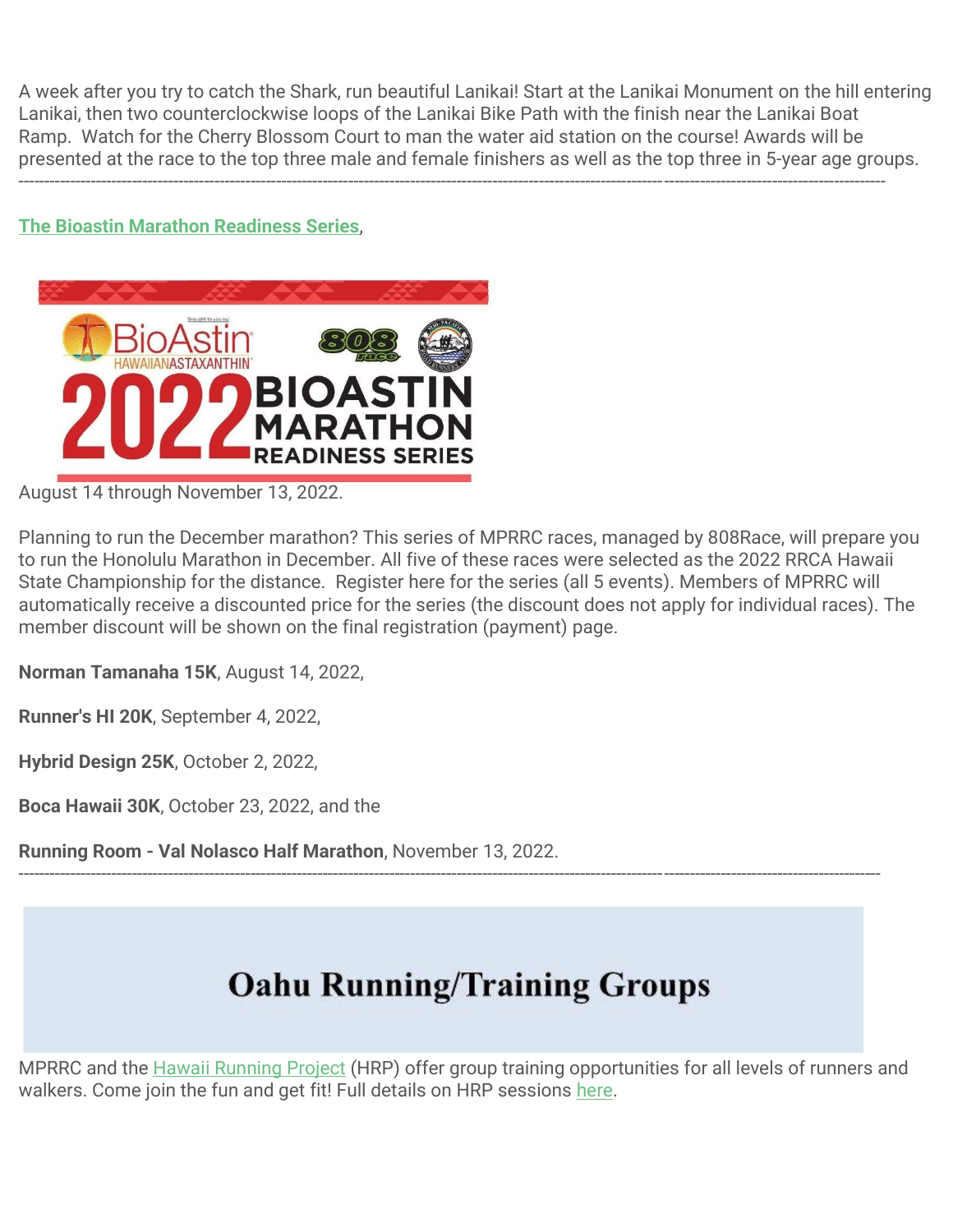

#### **Sunday**

- [HPR](https://hawaiirunningproject.wordpress.com/) Sunday Long Run, 6:00 am, Distance & Location Vary.

- Honolulu Marathon Clinic, 7:30 am, Kapiolani Park on Paki Avenue side, Mid-March through December. <https://www.honolulumarathonclinic.org/>

#### **Monday**

- [HPR](https://hawaiirunningproject.wordpress.com/) Monday Morning Training, 6:30 a.m., Kaimana Beach Park

#### **Tuesday**

- [HRP](https://hawaiirunningproject.wordpress.com/) Tuesday Night Training Run, 6:00 p.m., Ala Moana Beach Park

- Windward Training Freaks, Kailua, 5:15, Check Facebook [here.](https://www.facebook.com/groups/windwardtrainingfreaks)

#### **Thursday**

- [HRP](https://hawaiirunningproject.wordpress.com/) QK Run Club, 6:00 p.m., Queen Kapiolani Hotel

#### **Friday**

- MPRRC Friday Night Social Run, 6:00 p.m., Magic Island. Check Meetup [here.](https://www.meetup.com/Friday-Night-Fireworks-Run-presented-by-MPRRC/)

#### **Saturday**

- [HPR](https://hawaiirunningproject.wordpress.com/) Kapiolani Park 5K Run, 7:00 a.m., Kapiolani Park



#### Support MPRRC through Amazonsmile

Do you ever shop at Amazon.com? Want to support the club while shopping? The Mid-Pacific Road Runners Club is registered with AmazonSmile which will contribute a small amount to the club with each purchase - it all adds up! Here is information about the AmazonSmile Program:

---------------------------------------------------------------------------------------------------------------------------------------------------------------------

On your first visit to AmazonSmile you will be prompted to select a charitable organization to receive donations from eligible purchases before you begin shopping. Amazon will remember your selection, and then every eligible purchase you make at smile.amazon.com will result in a donation. During the selection process you will see some suggested charitable organizations but to easily find MPRRC enter "Mid-Pacific Road Runners Club" into the search box. "Road Runners Club of America, location Honolulu" will be displayed. The reason it says Road Runners Club of America instead of MPRRC is because, like most RRCA clubs, we use their tax exempt ID and that is what Amazon uses, along with location, to identify charitable organizations.